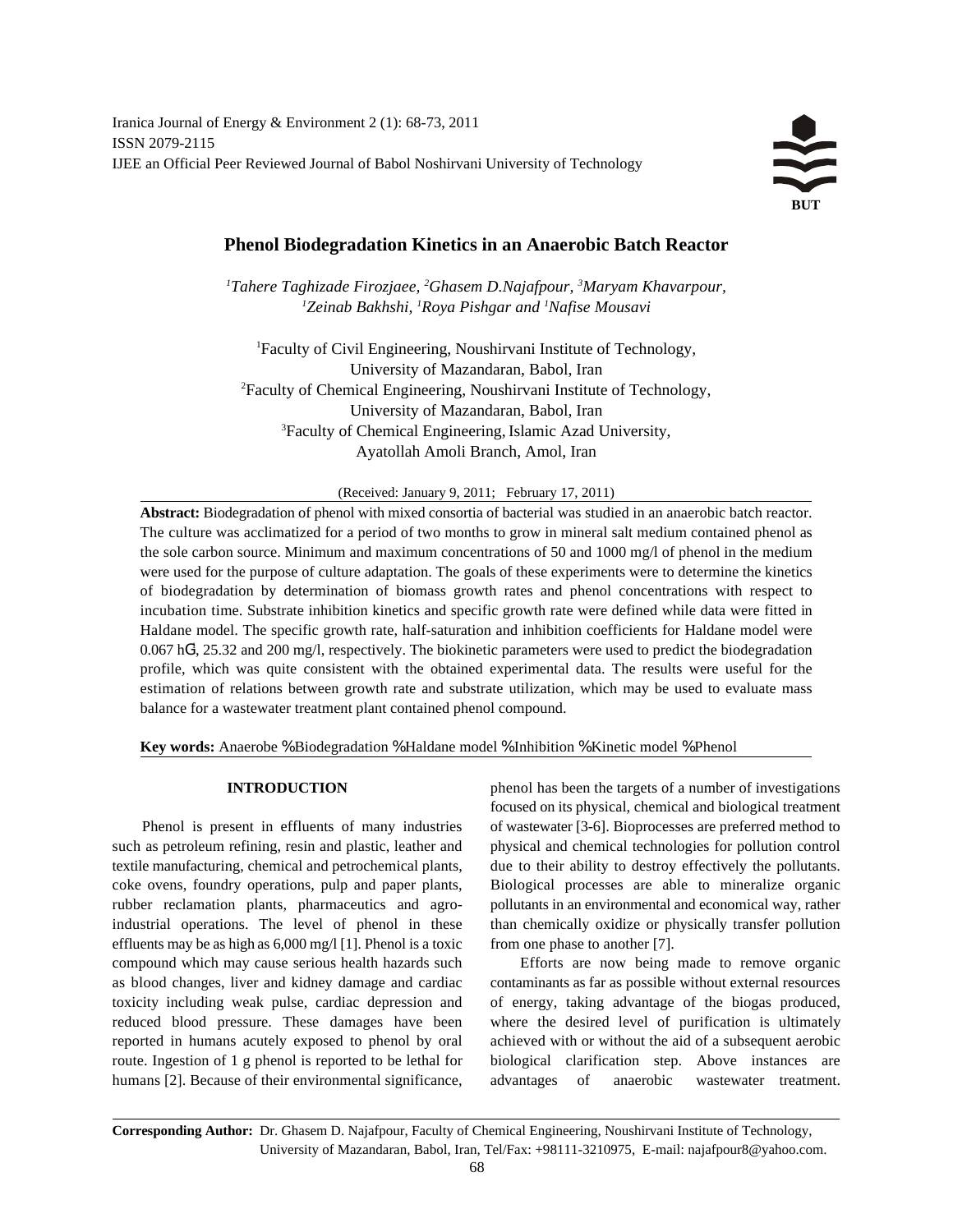The fundamental advantages with the anaerobic wastewater treatment are considered as energy intensive, very less sludge is formed, while at the same most of the organic contaminants are converted into combustible fuel gas [8, 9]. Aerobic degradation of phenol with pure cultures has been extensively investigated; for instance *Pseudomonas putida* has been widely used for the biodegradation of phenols [10-14]. Also several investigations have studied anaerobic degradation of phenol [15-17]. However, a mixed consortium of microbes is required for complete mineralization [13].

In this article, high initial phenol concentrations were utilized in presence of mixed consortia of microorganisms. The kinetic parameters of anaerobic degradation of phenol with mixed strains of microorganisms in a batch reactor were investigated.

## **MATERIALS AND METHODS**

**Microorganism and Culture Conditions:** The mixed microbial culture for the phenol degradation was isolated and enriched from the pulp and paper wastewater treatment plant, Sari, Iran. Phenol-degrading bacteria are required to be adapted to the phenol environment. In order to remove phenol inhibition behavior in the growing media, the seed culture was acclimated. The acclimation was carried out for two months under anaerobic condition in a 250 ml Erlenmeyer flask contained phenol and mineral salt medium. During acclimatization process, certain enzymes in the bacteria were induced so that they are available for taking part in the metabolic reaction [11]. The synthetic media consist of glucose, yeast,  $KH_2PO_4$  and  $K_2HPO_4$ , with concentration of 1.5, 0.8, 0.35 and 0.55g/l, respectively. The composition of the mineral salts presence in the synthetic medium is given in Table 1. The initial concentration of glucose was 1.5g/l which was gradually replaced by stepwise increasing the phenol concentration.

**Experimental System and Analytical Techniques:** Phenol was determined by a direct photometric method using 4-amino antipyrine [18]. Before quantifying phenol, samples were centrifuged (Hermele Z233 M-2, Germany) at 6,000rpm for 10 min. The calibration curves were prepared and the incorporated data were found linearly fitted with  $R<sup>2</sup>$  value of 0.999. Biomass concentration in the samples was determined by measuring its absorbance at 600 nm wavelength using a UV–Visible Spectrophotometer (Unico, 2100 series, USA). According to standard calibration curve, the cell dry weight concentration was

Table 1: Composition of the mineral salts in the synthetic medium

| Constituents      | Concentrations(mg/l) |
|-------------------|----------------------|
| MgSO <sub>4</sub> | 5                    |
| FeSO <sub>4</sub> | 6                    |
| CuSO <sub>4</sub> | 0.01                 |
| CoCl <sub>2</sub> | 0.88                 |
| NiCl <sub>2</sub> | 1                    |
| MnCl <sub>2</sub> | 5                    |
| ZnSO <sub>4</sub> | 0.1                  |
| $H_3BO_3$         |                      |

also determined based on turbidity of the media by light absorbance as a function of cell dry weight. The temperature in all batch experiments was maintained at  $26\pm1\degree$ C.

**Mathematical Model:** It is necessary to evaluate the relationship between the specific growth rate,  $\mu$  and the phenol concentration, S. Monod equation is a simple biokinetic model which was chosen for modeling of two parameters. According to the model, phenol is considered as non-inhibitory compound. Monod's non-inhibitory kinetics equation is presented in the following equation:

$$
m = \frac{m_{\text{max}}s}{K_2 + S} \tag{1}
$$

Where  $\mu$  is specific growth rate (hG<sup>1</sup>), S is limiting substrate concentration,  $\mu_{\text{max}}$  is maximum specific growth rate (hG<sup>1</sup>),  $K_2$  is half-saturation coefficient (mg/l). Phenol biodegradation by microbes has generally been known to be inhibited by phenol itself. Hence, Monod equation is unable for describing inhibitory growth of microorganism at higher substrate concentrations. To present the growth kinetics of inhibitory compounds, several kinetics models were fitted to the experimental data for selecting the best models. These models have been discussed in detail in the literature by Edwards [19]. Haldane's growth model also is selected due to its mathematical simplicity and wide acceptance for representing the growth kinetics of inhibitory substrates. Haldane's inhibitory growth kinetics equation is as follows:

$$
\mathbf{m} = \frac{\mathbf{m}_{\text{max}}s}{K_2 + S + \left(\frac{S^2}{K_i}\right)}
$$
(2)

where,  $K_i$  is Haldane's growth kinetics inhibition coefficient (mg/l). The specific growth rate  $(\mu)$  in the exponential phase is calculated using Eq. (3).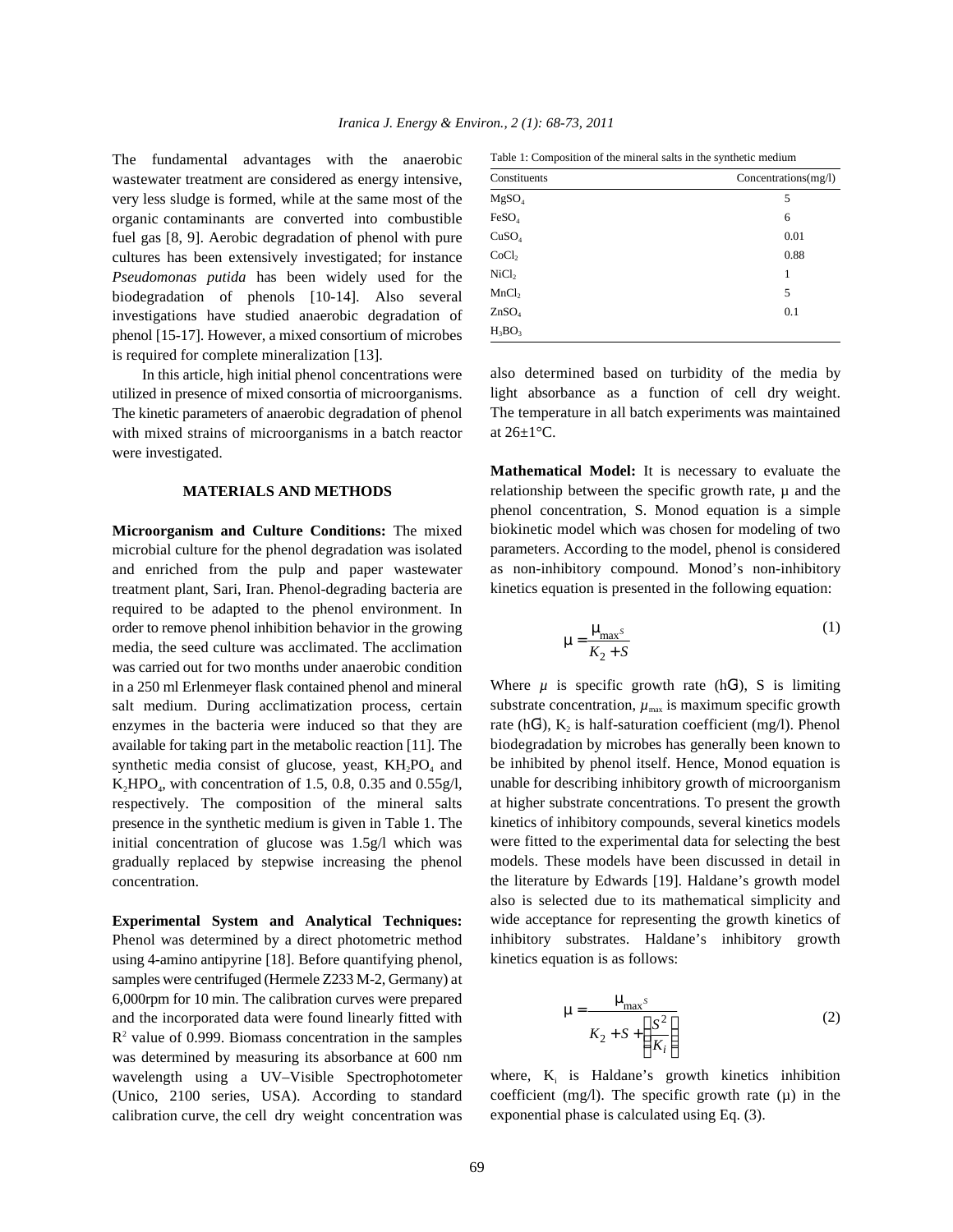. *dX*  $\sum_{X \cdot dt}^{u \cdot x}$ 

measured as a function of time (Figure 1a &b). It was of various intermediates [22]. observed that phenol concentrations with the values of 50 to 400 mg/1 did not show any obvious inhibition effect on **Determination of Kinetic Parameters:** Using the growth of the microorganisms. The microorganism concentration values during the

culture, the cell growth curve did not show any significant from Eq. (2). Haldane equation has shown by several lag phase. Moreover, phenol concentration had researchers to give an adequate fit to plot of  $\mu$  versus S. influenced on cell growth to reach to stationary phase. The model equations were solved with the aid of The media with phenol concentration of 400 mg/l required MATLAB 7.4 software for the nonlinear regression more time to grow than the media with low phenol method. The model fitted with the data and also estimated concentrations. This behavior was due to substrate the values of three biokinetic constants of Haldane inhibition. Hill and Robinson [20] reported that not only equation. The dependence of specific growth rate on inhibitory effect of the substrate but also the size of phenol concentration is shown in Figure 2. From this plot, inoculums might be affected on duration of the lag phase. the specific growth rate was increased with an increase in Therefore, to avoid lag-phase a large size of inoculum may the initial phenol concentration to a certain level and then be used. a decrease was started with a more increase in the

carbon sources which may lead to a high final biomass; inhibitory substrate. but the cell growth was out of proportion to phenol In general, Haldane's growth kinetics model is used

(3) However, according to Figure.1a this trend wasn't truly where *X* is microorganism concentration (mg/l). energy for cell growth and maintenance [21]. However, at **RESULTS AND DISCUSSION** cell growth were stronger than low substrate **Effect of Initial Concentration on Phenol Biodegradation** maintain the cell viability, but may not be enough to **and Cell Growth:** Cell growth and phenol degradation at synthesize new cells. Another possible reason for the initial concentrations ranging from 50 to 1000 mg/l were decreased cell mass was the production and accumulation observed in practical case. The phenol substrate was mainly consumed for assimilation into biomass and high substrate concentrations, the inhibition effects on concentration and also more energy was required to

In other to have the acclimatization stage for the exponential growth phase, the values for  $\mu$  were obtained Although high phenol concentrations provide more concentration. This trend suggested that the phenol is

degradation. It was expected that final biomass to represent growth kinetics data of an inhibitory concentration became doubled when phenol compound such as phenol. The obtained specific growth concentrations changed from 200 to 400 mg/l. rates for the media with low-concentration were also fitted



Fig. 1: Concentration profiles of different parameters: (a) Cell concentration as a function of time at various initial phenol concentrations, (b) Phenol degradation at different initial concentrations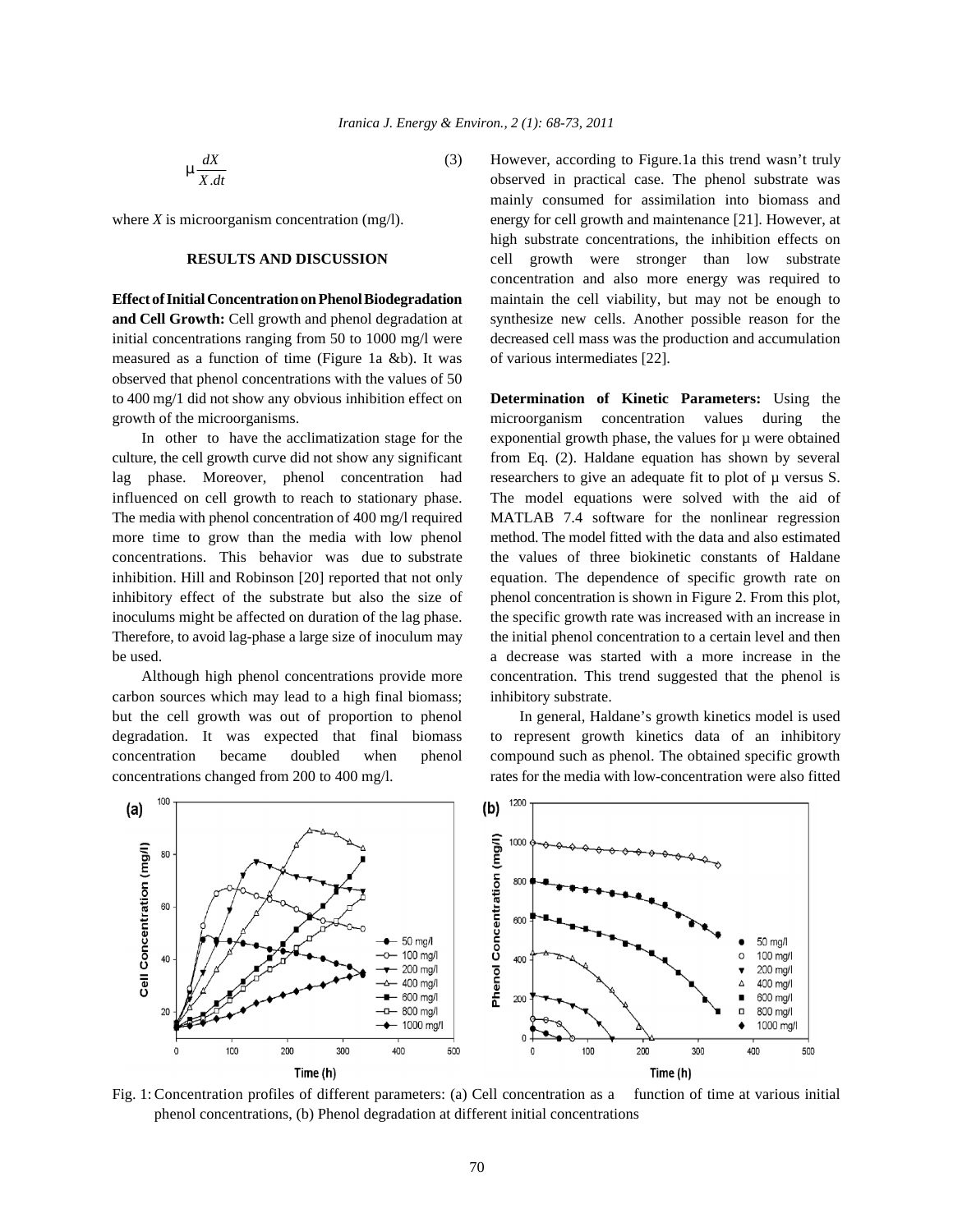

Fig. 2: Biokinetics parameter of culture media due to Haldane's growth model

Table 2: Summary of growth kinetics in various studies for the treatment phenolic wastes

|                | Reference          | Concentration<br>rang $(mg/l)$ | Monod's model               |                          |                             | Haldane's model |              |                                                     |
|----------------|--------------------|--------------------------------|-----------------------------|--------------------------|-----------------------------|-----------------|--------------|-----------------------------------------------------|
| S.N            |                    |                                | $\mu_{\max}(h\mathsf{G}^1)$ | $K_2(mg/l)$              | $\mu_{\max}(h\mathsf{G}^1)$ | $K_2(mg/l)$     | $K_i(mg/l)$  | Other conditions,<br>temp. $\mathrm{C}/\mathrm{pH}$ |
| 1              | Aerobic-           |                                |                             |                          |                             |                 |              |                                                     |
|                | Mixed culture [23] | $0 - 900$                      |                             |                          | 0.260                       | 25.4            | 173.0        | $28 \pm 0.5/6.6$                                    |
| 2              | Aerobic-           |                                |                             |                          |                             |                 |              |                                                     |
|                | Mixed culture [23] | $0-1000$                       |                             |                          | 0.223                       | 5.586           | 934.5        | $28 \pm 0.5/6.6$                                    |
| 3              | Anaerobic-         |                                |                             |                          |                             |                 |              |                                                     |
|                | Mixed culture [15] | 0-10000                        |                             | $\overline{\phantom{a}}$ | 0.027                       | 0.03            | 363          | 35                                                  |
| $\overline{4}$ | Aerobic-           |                                |                             |                          |                             |                 |              |                                                     |
|                | Mixed culture [24] | 60-500                         | 0.465                       | 30.96                    | 0.542                       | 36.2            | 145          | Not mentioned                                       |
| 5              | Aerobic-           |                                |                             |                          |                             |                 |              |                                                     |
|                | Pure culture [12]  | $0 - 100$                      |                             |                          | 0.436                       | 6.19            | 54.1         | 26/608                                              |
| 6              | Aerobic-           |                                |                             |                          |                             |                 |              |                                                     |
|                | Pure culture [11]  | 0-1000                         | 0.216                       | 20.59                    | 0.305                       | 36.33           | 129.79       | $29.9 \pm 0.5/7.1$                                  |
| $\tau$         | Aerobic-           |                                |                             |                          |                             |                 |              |                                                     |
|                | Pure culture [25]  | 750-1750                       |                             |                          | $0.026 - 0.078$             | $2.2 - 29.31$   | 868.0-2434.7 | $34 - 30/5 - 9$                                     |
| 8              | Aerobic-           |                                |                             |                          |                             |                 |              |                                                     |
|                | Mixed culture [13] | $0 - 800$                      | 0.37                        | 144.68                   | 0.3085                      | 44.92           | 525.00       | $27 \pm 1/7.0$                                      |
| 9              | Anaerobic-         |                                |                             |                          |                             |                 |              |                                                     |
|                | (this work)        | 50-1000                        | 0.099                       | 18.85                    | 0.067                       | 2524            | 200          | $26 \pm 1/7.0$                                      |

to Monod model. Monod model was unable to describe which  $\mu$  is equal to half  $\mu_{\text{max}}$ . The smaller it is the lower the inhibitory growth of microorganism at higher the substrate concentration at which  $\mu$  approaches  $\mu_{\text{max}}$ . substrate concentrations. The values of biokinetic Also,  $K_s$  values show the affinity of microorganisms to constants  $(\mu_{\text{max}}$  and  $K_s)$  predicted by Haldane model substrate [2]. slightly differed from Monod model. Since, Haldane model A comparison of these kinetic constants with those represent the substrates inhibitory effect, therefore the fit reported in others studies are summarized in Table 2. The of Haldane model was better than Monod's fit. The value biokinetic constant values obtained for this study almost of  $K<sub>i</sub>$ , the inhibition coefficient, is a measure of sensitivity lie in the range of literature anaerobic values. However, to inhibition by inhibitory substances. It should be noted the obtained inhibition coefficient,  $(K_i = 200 \text{ mg}/1)$  is that when  $K_i$  is very large, Haldane equation is simplifies to Monod equation. The value of  $K_s$ , half-saturation coefficient, is defined as the substrate concentration at effect is observed even in a low concentration range.

small which was compared to the value reported by Suidan [15]. This result indicates that the inhibition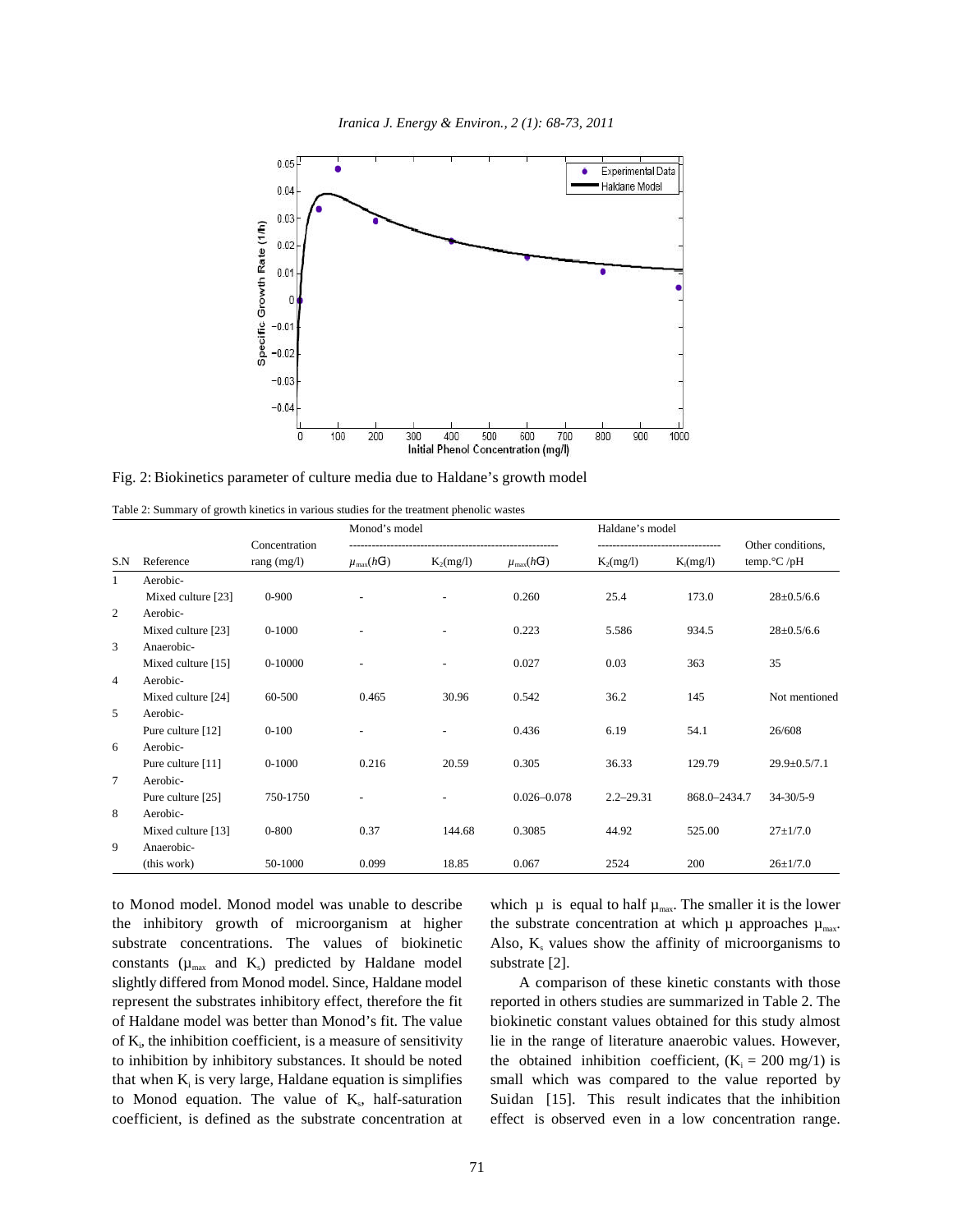low value. This range of the value of  $K_s$  for phenol indicates the ability of a microorganism to grow at low substrate levels. Beside, a comparison of these kinetic parameters with the results achieved in aerobic studies show that the values of  $\mu_{\text{max}} = 0.067 \text{ hG}^1$  and  $K_s = 25.32$ mg/l are smaller than the value obtained in aerobic process. Since, the anaerobic process need to longer time for biodegradation, thus, the biomass grows slowly and this value is smaller than the value was reported in other aerobic studies. The evident variability seen in the literature for the biokinetic constant values may be due to various factors such as inoculums adoption, variation in predominating microbial species and different environmental factors [23].

# **CONCLUSION**

In the present study, Monod equation was unable to describe the growth inhibition of the microorganism at higher substrate concentrations. The phenol exhibited inhibitory behavior on the growth media. In other to have the acclimatization stage for the culture, the organism showed a short lag phase at high substrate concentration, whereas in the low concentrations the lag phase was absent. Specific growth rates obtained for the media with low-concentration and high-concentration phenol were fitted to Monod's and Haldane's, respectively. For Monod model, the specific growth rate and half-saturation coefficient was obtained  $0.099$  hG<sup>1</sup> and 18.85 mg/l, respectively. The specific growth rate, half-saturation coefficient and inhibition coefficient for Haldane model were  $0.067 \text{ hG}^1$ ,  $25.32$  and  $200 \text{ mg/l}$ , respectively. Haldane model was successfully applied and perfectly fitted with the experimental data for anaerobic degradation of phenol. The results also showed that mixed cultures were able to degrade the phenol at high concentration.

### **REFERENCES**

- 1. Cross, W. *et al.* Year. Anaerobic Biological Treatment of Coal Gasifier Effluent.
- 2. Nuhoglu, A. and B. Yalcin, 2005. Modelling of phenol removal in a batch reactor Process Biochemistry, 40(3-4): 1233-1239.
- 3. Polaert, I., A. Wilhelm and H. Delmas, 2002. Phenol wastewater treatment by a two-step adsorptionoxidation process on activated carbon Chemical Engineering Sci., 57(9): 1585-1590.
- The half-saturation coefficient was 25.32 mg/l that was a 4. Tay, J., H. Jiang and S. Tay, 2004. High-rate biodegradation of phenol by aerobically grown microbial granules J. Environmental Engineering, 130: 1415.
	- 5. Busca, G., *et al.* 2008. Technologies for the removal of phenol from fluid streams: A short review of recent developments J. Hazardous Materials, 160(2-3): 265-288.
	- 6. Tomei, M. and M. Annesini, 2008. Biodegradation of phenolic mixtures in a sequencing batch reactor Environmental Science and Pollution Res., 15(3): 188-195.
	- 7. Moussavi, G., M. Mahmoudi and B. Barikbin, 2009. Biological removal of phenol from strong wastewaters using a novel MSBR Water Res., 43(5): 1295-1302.
	- 8. Bajaj, M., C. Gallert and J. Winter, 2009. Treatment of phenolic wastewater in an anaerobic fixed bed reactor (AFBR)--Recovery after shock loading J. Hazardous Materials, 162(2-3): 1330-1339.
	- 9. Zhu, J., *et al.* 2006. Simultaneous Removal of Phenol and Nitrate in an Anaerobic Bioreactor J. Environmental Engineering, 132: 1073.
	- 10. Banerjee, I., *et al.* 2001. Mathematical model for evaluation of mass transfer limitations in phenol biodegradation by immobilized Pseudomonas putida J. Biotechnol., 87(3): 211-223.
	- 11. Kumar, A. and S. Kumar, 2005. Biodegradation kinetics of phenol and catechol using Pseudomonas putida MTCC 1194 Biochemical Engineering J., 22(2): 151-159.
	- 12. Monteiro, A., R. Boaventura and A. Rodrigues, 2000. Phenol biodegradation by Pseudomonas putida DSM 548 in a batch reactor Biochemical Engineering J., 6(1): 45-49.
	- 13. Saravanan, P., K. Pakshirajan and P. Saha, 2008. Growth kinetics of an indigenous mixed microbial consortium during phenol degradation in a batch reactor Bioresource Technol., 99(1): 205-209.
	- 14. Wang, S. and K. Loh, 1999. Modeling the role of metabolic intermediates in kinetics of phenol biodegradation Enzyme and microbial Technol., 25(3- 5): 177-184.
	- 15. Suidan, M., *et al.* 1988. Anaerobic biodegradation of phenol: Inhibition kinetics and system stability J. Environmental Engineering, 114(6): 1359-1376.
	- 16. Hussain, A., P. Kumar and I. Mehrotra, 2008. Treatment of phenolic wastewater in UASB reactor: Effect of nitrogen and phosphorous Bioresource Technol., 99(17): 8497-8503.